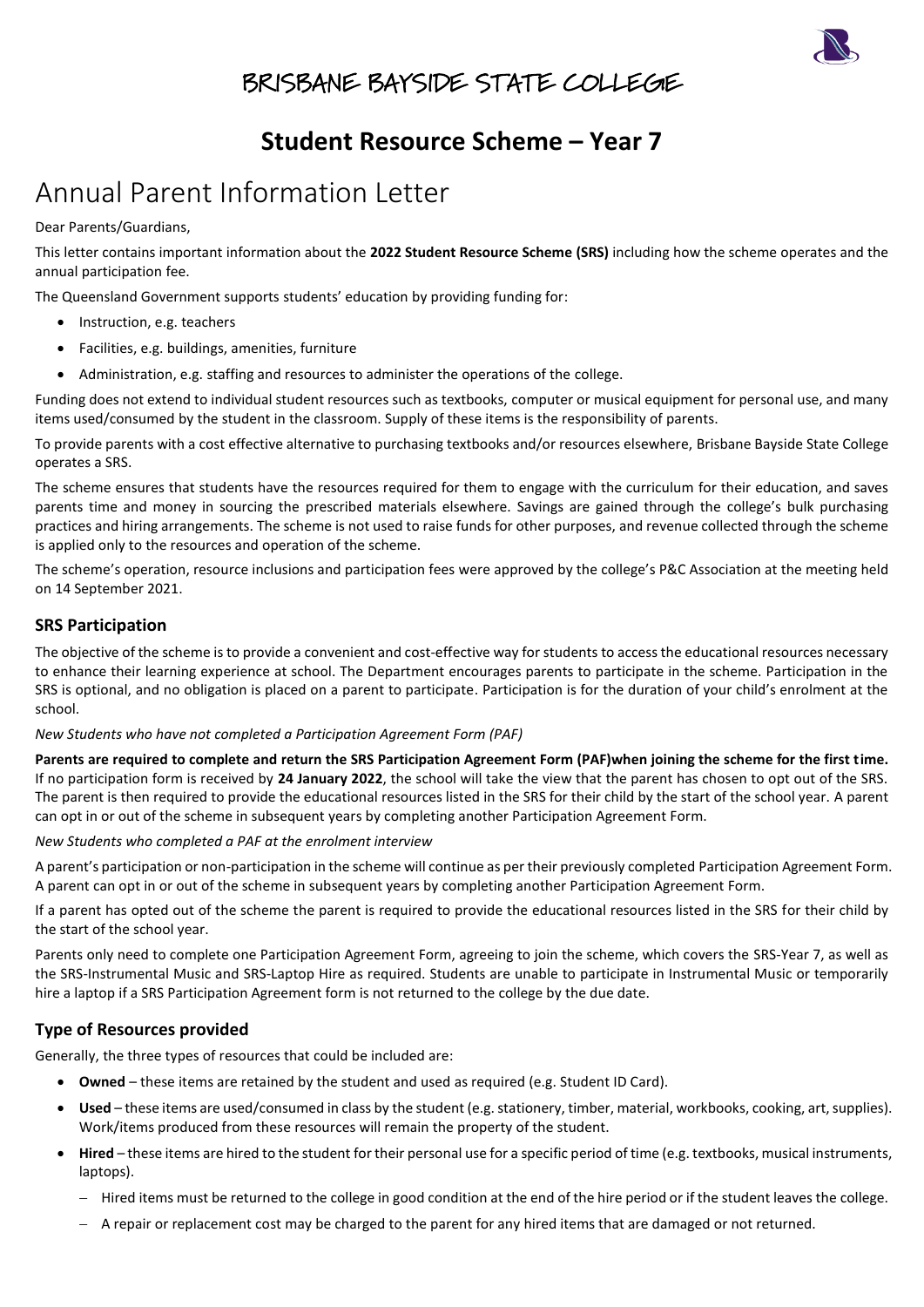

#### **The SRS Participation Fee**

The **'SRS - Year 7' is a Flat Fee SRS** that covers the cost of the General Items, the Core Subjects and the Elective Rotations. If you are not satisfied that the SRS fee represents good value for money based on the inclusions, as outlined in the 'SRS - Year 7 Summarised Costs' form, you may choose not to participate in the SRS. If you choose not to participate, you will be provided with a detailed list of resources that you will need to provide for the student.

#### **The Textbook and Resource Allowance**

The Department of Education provides a Textbook and Resource Allowance (TRA) to assist parents with the cost of textbooks and other education resources for eligible Years 7 to 12 students. For those students who are eligible to receive the TRA, the TRA will be applied to reduce the cost of participation in the SRS. Information on the TRA can be found on the department's website [\(https://education.qld.gov.au/about-us/budgets-funding-grants/grants/parents-and-students/textbook-resource-allowance\)](https://education.qld.gov.au/about-us/budgets-funding-grants/grants/parents-and-students/textbook-resource-allowance).

| <b>Year level</b> | <b>TRA Rate</b> |
|-------------------|-----------------|
| Years 7 to 10     | \$136           |
| Years 11 to 12    | \$295           |

#### **The SRS Fee and Payment**

The SRS – Year 7 Fee is summarised below. The SRS Fee is the cost of the SRS, less the TRA, less the cost the college will subsidise. The subsidy is to make the cost even more affordable for the parent and replaces the discount for prepayment offered in previous years.

| Cost of SRS <sup>1</sup> | <b>TRA</b>                     | College to Subsidise            | SRS Fee Due |
|--------------------------|--------------------------------|---------------------------------|-------------|
| \$613.09                 | \$136.00<br><u> Albanya da</u> | \$152.09<br><u> a shekara t</u> | \$325.00    |

Payment options include a single payment for the full year's fee or term instalments. Parents wishing to pay in instalments must email the completed [Payment Plan Form](https://brisbanebaysidesc.eq.edu.au/supportandresources/formsanddocuments/documents/payments/payment-plan.pdf) to [finance@brisbanebaysidesc.eq.edu.au](mailto:finance@brisbanebaysidesc.eq.edu.au) The SRS Flat Fee of \$325 will be invoiced in early February and can be paid in full or in three instalments, as detailed on the **Payment Plan Form.** The three instalments are as follows: Term 1: \$125 Term 2: \$100 Term 3: \$100

Any unpaid invoices will be managed according to the department's [Debt Management Procedure](https://ppr.qed.qld.gov.au/pp/debt-management-procedure) and may result in the student being excluded from the scheme and/or from participating in non-curricular activities until payment is made.

#### **Financial Hardship**

Parents experiencing financial hardship who are currently participating or wish to participate in the SRS should contact the college to discuss available options in confidence.

#### **Payment Method**

SRS payments can be made by BPOINT/QParent, EFTPOS (Credit/Debit Card), Centrepay.

- When paying by BPOINT, please use the Customer Reference Number (CRN) and invoice number printed on the invoice received from the college. If unsure of the CRN, please contact the college. For more information on BPOINT go to [https://brisbanebaysidesc.eq.edu.au/supportandresources/formsanddocuments/documents/payments/bpoint-how-to-use.pdf](https://brisbanebaysidesc.eq.edu.au/supportandresources/formsanddocuments/documents/payments/bpoint-how-to.pdf)
- Payment may be made through the QParents portal using a credit card. Payment will be directed from the QParents portal to BPOINT where relevant outstanding invoice information may be selected.
- Centrepay Deductions are available to pay the SRS fees. Use Centrepay to make regular deductions from your Centrelink payment. Centrepay is a voluntary and easy payment option available to Centrelink customers. Go to [humanservices.gov.au/centrepay](https://www.humanservices.gov.au/individuals/services/centrelink/centrepay) for more information on how to set up your Centrepay deductions.

#### **Contact Us**

For all queries regarding the SRS and its inclusions, payments and payment plans, please contact the Finance Officer:

Paula Hewitt Finance Officer Email: [finance@brisbanebaysidesc.eq.edu.au](mailto:finance@brisbanebaysidesc.eq.edu.au?subject=SRS%20-%20Payment/Payment%20Plan%20Query) Phone: 3895 5340

**Parents who have not yet completed a Participation Agreement Form are reminded to complete and return it as soon as possible or before the due date**, **24 January 2022.**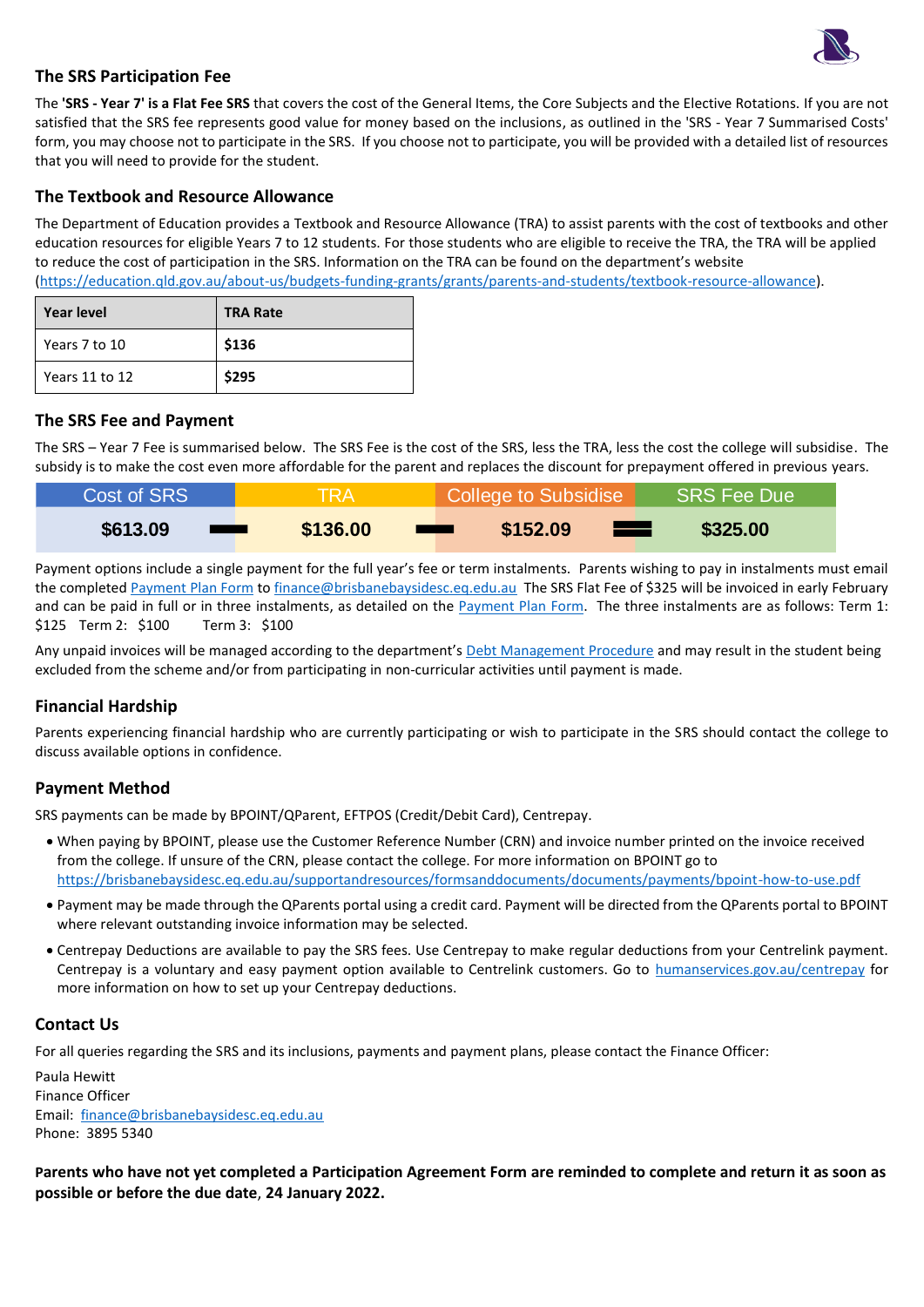

## BRISBANE BAYSIDE STATE COLLEGE

# Other SRS Fees

### *OTHER SRS FEES - Enter the cost of any additional SRS fee you will be using in the Other SRS Fee Due Column below:*

| <b>Other SRS</b>                     | <b>SRS Fee</b> | <b>Other SRS Fee Due</b> |        |  |
|--------------------------------------|----------------|--------------------------|--------|--|
| <b>Instrumental Music Hire</b>       | \$150          |                          | \$0.00 |  |
| <b>Instrumental Music Levy</b>       | \$50           |                          | \$0.00 |  |
| Instrumental Music Maintenance Fee * | \$35           |                          | \$0.00 |  |
| Laptop Hire Fee - Semester           | \$200          |                          | \$0.00 |  |
| Laptop Hire Fee - Annual             | \$400          |                          | \$0.00 |  |
| <b>TOTAL OTHER SRS FEES DUE</b>      |                |                          | \$0.00 |  |

### \* Percussion Instruments Only

For Parent Information regarding the other SRS details and costs please use the following links:

- [Instrumental Music](https://brisbanebaysidesc.eq.edu.au/SupportAndResources/FormsAndDocuments/Documents/Student-resource-scheme/instrumental-music-scheme-parent-information-letter.pdf)
- **[Laptop Hire](https://brisbanebaysidesc.eq.edu.au/SupportAndResources/FormsAndDocuments/Documents/Student-resource-scheme/laptop-hire-scheme-parent-information-letter.pdf)**

PLEASE NOTE: BBSC has a BYOD policy, but for parents that are not able to purchase a computer outright, there is the option to hire for the short term.

# SRS FEES – Flat and Other Fees Calculated

If the Fees for subjects to be studied are entered in the two Fee sections above, the total Fees to be paid are listed below.

| <b>OTHER SRS FEES DUE</b>                                                                                                                           | \$0.00                    |  |
|-----------------------------------------------------------------------------------------------------------------------------------------------------|---------------------------|--|
| on Instruments Only                                                                                                                                 |                           |  |
| t Information regarding the other SRS details and costs please use the following links:<br><b>Instrumental Music</b><br><b>Laptop Hire</b>          |                           |  |
| OTE: BBSC has a BYOD policy, but for parents that are not able to purchase a computer outright, there i<br>hire for the short term.                 |                           |  |
| EES – Flat and Other Fees Calculated<br>s for subjects to be studied are entered in the two Fee sections above, the total Fees to be paid are liste |                           |  |
| <b>TOTAL SRS FEES</b>                                                                                                                               | <b>TOTAL SRS FEES DUE</b> |  |
| Year 7 – SRS Flat Fee                                                                                                                               | \$325.00                  |  |
| <b>Instrumental Music Fees</b>                                                                                                                      | \$0.00                    |  |
| Laptop Hire                                                                                                                                         | \$0.00                    |  |
| <b>TOTAL FEES DUE</b>                                                                                                                               | \$325.00                  |  |

The SRS Flat Fee will be invoiced in Term 1, Week 3 (or upon enrolment) and will be due 30 days after the date of invoice. Other SRS fees will be invoiced after application and will be due 30 days after the date of invoice.

Instalment Plans can also be negotiated by completing the [Payment Plan form](https://brisbanebaysidesc.eq.edu.au/supportandresources/formsanddocuments/documents/payments/payment-plan.pdf) and returning it by email to [finance@brisbanebaysidesc.eq.edu.au](mailto:finance@brisbanebaysidesc.eq.edu.au?subject=SRS%20-%20Payment/Payment%20Plan%20Query) .

PLEASE NOTE: If a student changes subjects or leaves the college, some charges are not refundable where they relate to payments for specialised resources.

There will be additional charges for: Sports, Camps, Excursions, Performances and Competitions.